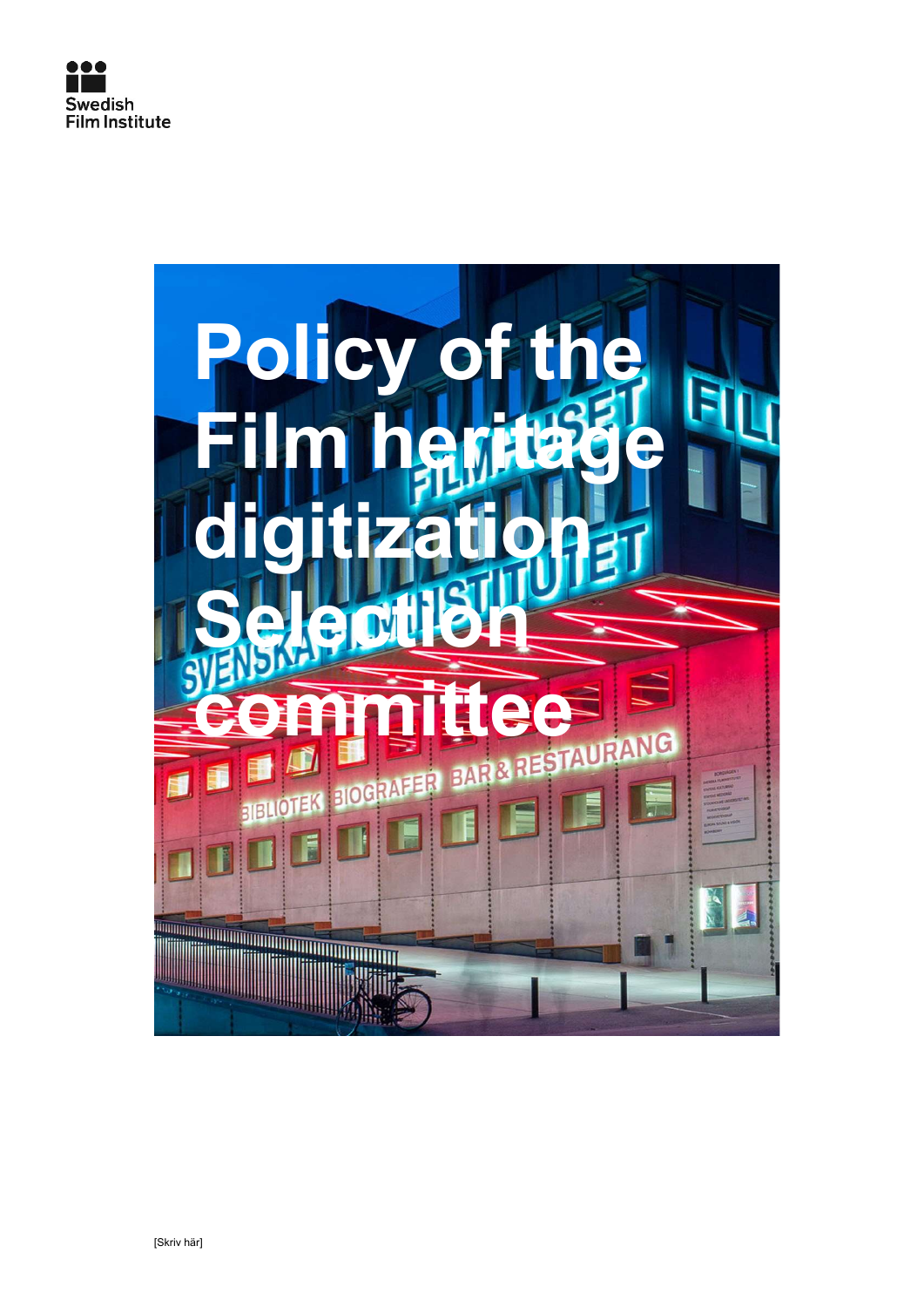

# The purpose of this policy

One of the aims of the Government Bill 2015/16:132 Mer film till fler – en sammanhållen *filmpolitik* [More films to more people – a coherent film policy], is that "film heritage" should be preserved, used and developed", which nowadays presupposes that film heritage is available in digital form. At least 10 000 films are preserved in analogue form in the Archival Film Collections of the Swedish Film Institute; all of them have to be digitized in order to be made accessible to the general public. This is the reason why the Swedish Film Institute has its own digitization department which serves as a complement to the digitization carried out by rights holders. Which films are to be digitized in which order is decided by an annual selection done by the Swedish Film Institute. The digitization thus – in the short term – means choosing some films over others.

Considering the vast amount of public money needed to digitize analogue films, it is important that the selection is done with highest level of transparency. This document describes the criteria and the process involved in the annual selection of films.

This document does not include curatorial policies regarding source elements, treatment of sound and image; nor does it govern how the digitization is carried out and with what tools, or how each individual project is documented. This is regulated in a separate policy.

Dnr SFI-2018-930 Version 3 Adopted on March 12, 2018 (revised on April 29, 2019) by Mathias Rosengren, Head of Film Heritage Department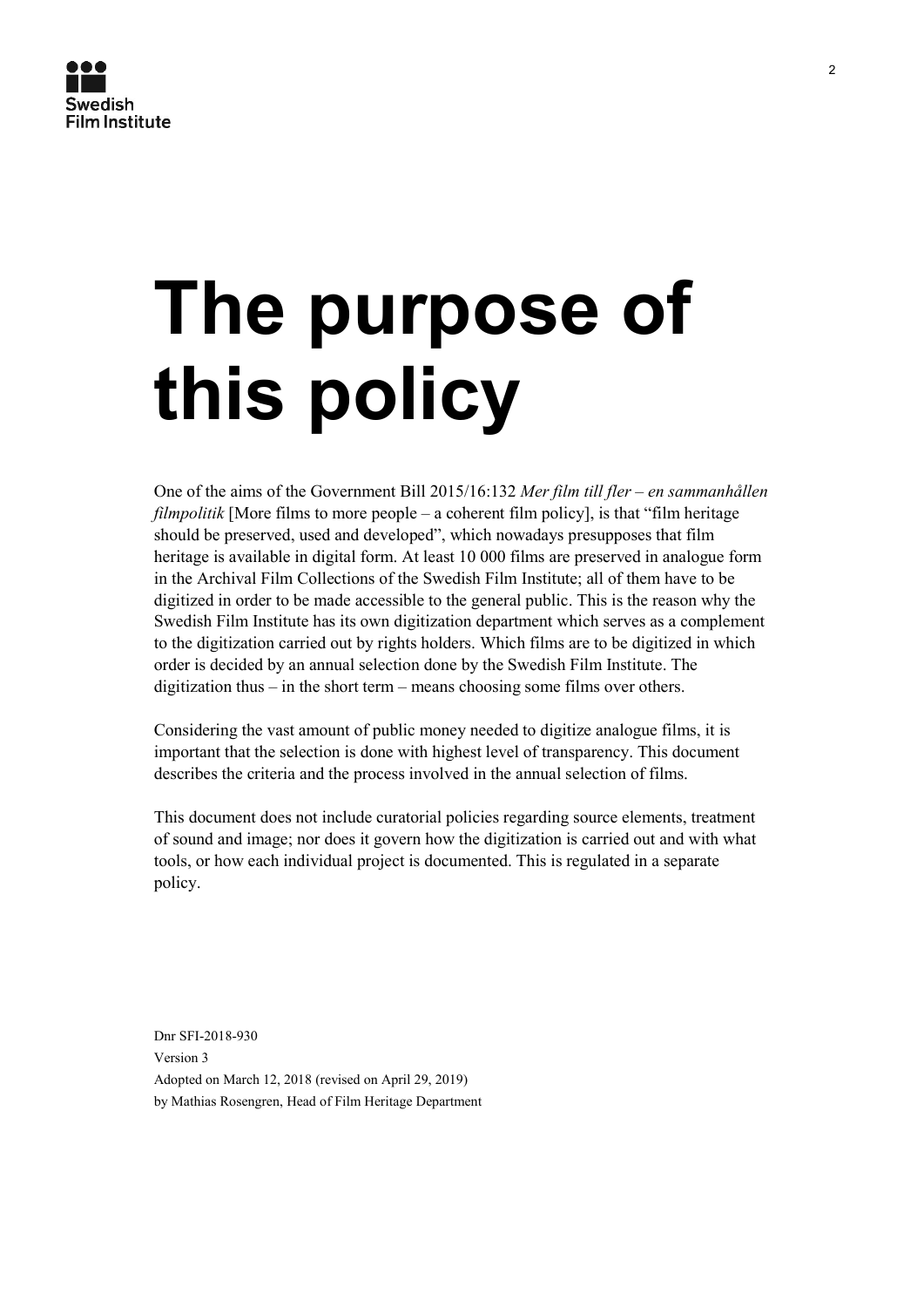

### What is to be digitized?

The definition of Swedish film heritage in the Policy of the Archival Film Collections of the Swedish Film Institute is "all films that either have received production subsidy or box office-related support (PRS) from the Swedish Film Institute, and/or have been theatrically released in Sweden, and/or have been submitted to the Swedish censorship board with the intention of being theatrically released". However, films subject for digitization also includes non-theatrical films and films thus not submitted for censorship, but only nationally produced films, with the exceptions mentioned below. By Swedish films is understood films where the biggest part of the production financing was Swedish.

For films co-produced by one or more Swedish companies, but where the main production company is non-Swedish, the Swedish Film Institute is to investigate whether the film in question is subject for digitization in the country from which the main producer originates. If this is the case, the film will not be digitized by the Swedish Film Institute, but the possibility to have access to elements which would allow the making of an un-encrypted digital viewing copy with Swedish sub-titles shall be considered. Coproductions which are not subject for digitization elsewhere may be digitized by the Swedish Film Institute. This may entail the temporary borrowing of source elements from another archive, if appropriate source elements are not held in the Archival Film Collections of the Swedish Film Institute. Films without any Swedish production company could be subject to digitization by the Swedish Film Institute, if they are unique, and if original and/or preservation elements only exist in our own collections, or if they are of national interest (such as films shot in Sweden or films with Swedish creators).

Films which have been digitized by for instance rights holders and exist in DCP format will not be digitized by the Swedish Film Institute. They can however be included in the Swedish Film Institute's theatrical distribution. Regarding digitizations made by other publicly funded Swedish institutions, such as Kungliga biblioteket [The National Library of Sweden] or Sveriges Television [Swedish Television, the national broadcasting corporation] the quality shall be subject to investigation to determine whether they are acceptable for theatrical screenings. If so, the films will not be digitized by the Swedish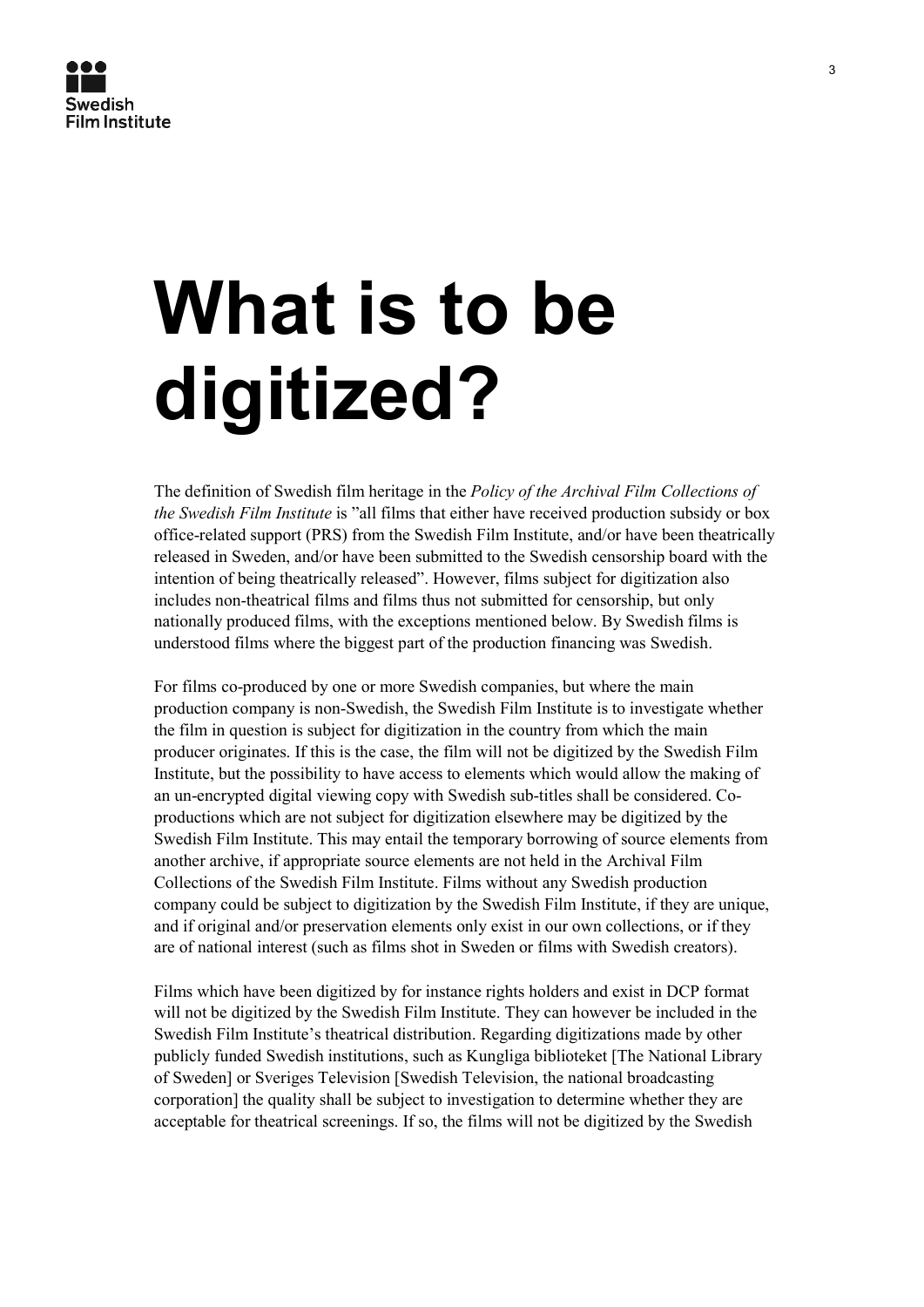

Film Institute. If the quality however does not correspond to the analogue original, the films may be digitized by the Swedish Film Institute.

Analogue elements in the collections of poor quality, such as nitrate films, magnetic sound elements or videotapes, may be digitized by the Swedish Film Institute, but without making access copies. The digitization is in these instances made for preservation purposes.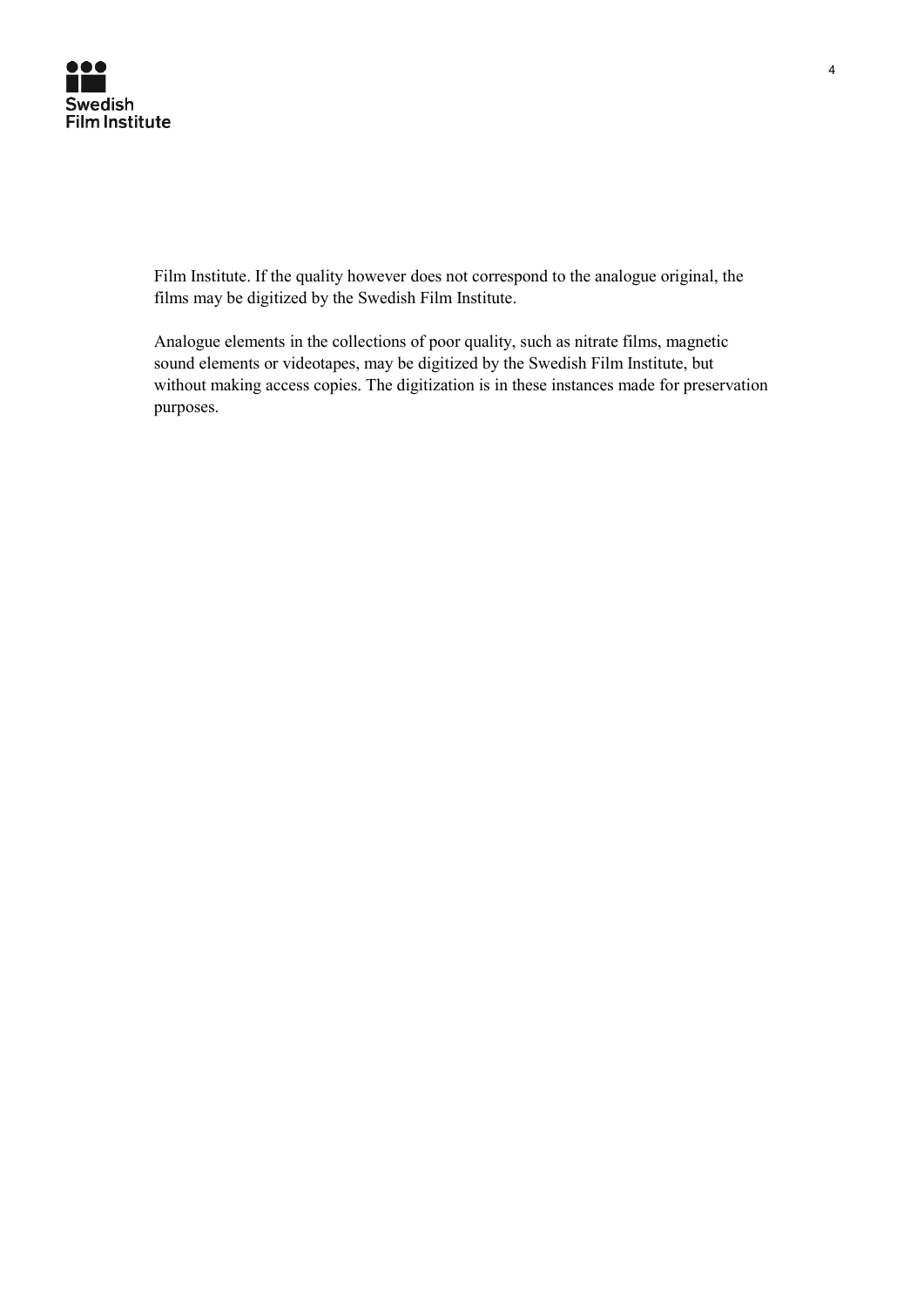### Selection criteria

To avoid arbitrariness in the selection, there are a certain number of criteria, which are based on the remits and missions of the Swedish Film Institute. All criteria are rarely applicable on any single film, but it is important that the overall selection includes a wide variety of films. There are therefore different criteria for the overall selection, and for the selection of individual films.

#### Overall criteria

#### Categories and genres

The films subject for digitization were produced from the late  $19<sup>th</sup>$  century to the early 21<sup>st</sup> century. During this period of more than a hundred years, cinema saw many eras and technological evolutions. The selection should be as wide as possible, embracing different eras and categories of film. The ambition should be to include films of different genres, lengths and films aimed at different audiences.

#### Films for children and youth

Following the Government's directions, films for children and youth shall be especially considered. This is ensured by having an annual quota, and a working group, specifically devoted to these films.

#### Increased diversity

The selection is aligned to the Swedish Film Institute's overall plan for increased diversity. The canonized Swedish film history is fundamentally white and heteronormative, but other perspectives exist and needs to be highlighted, in front of as well as behind the camera. The representation of different communities and groups have not always been positive, which means that access to for instance prejudiced or racist depictions of ethnic groups need to be contextualized.

#### Female creators

Films with female creators shall be prioritized in the selection. Women have traditionally been shut out from film production, and films that were directed by women have over the years been neglected when prioritizing restorations. As a result of digitization, a more just notion of history is possible, and to make this film history accessible and known. It would have been desirable that 50% of all films digitized were directed by women, but then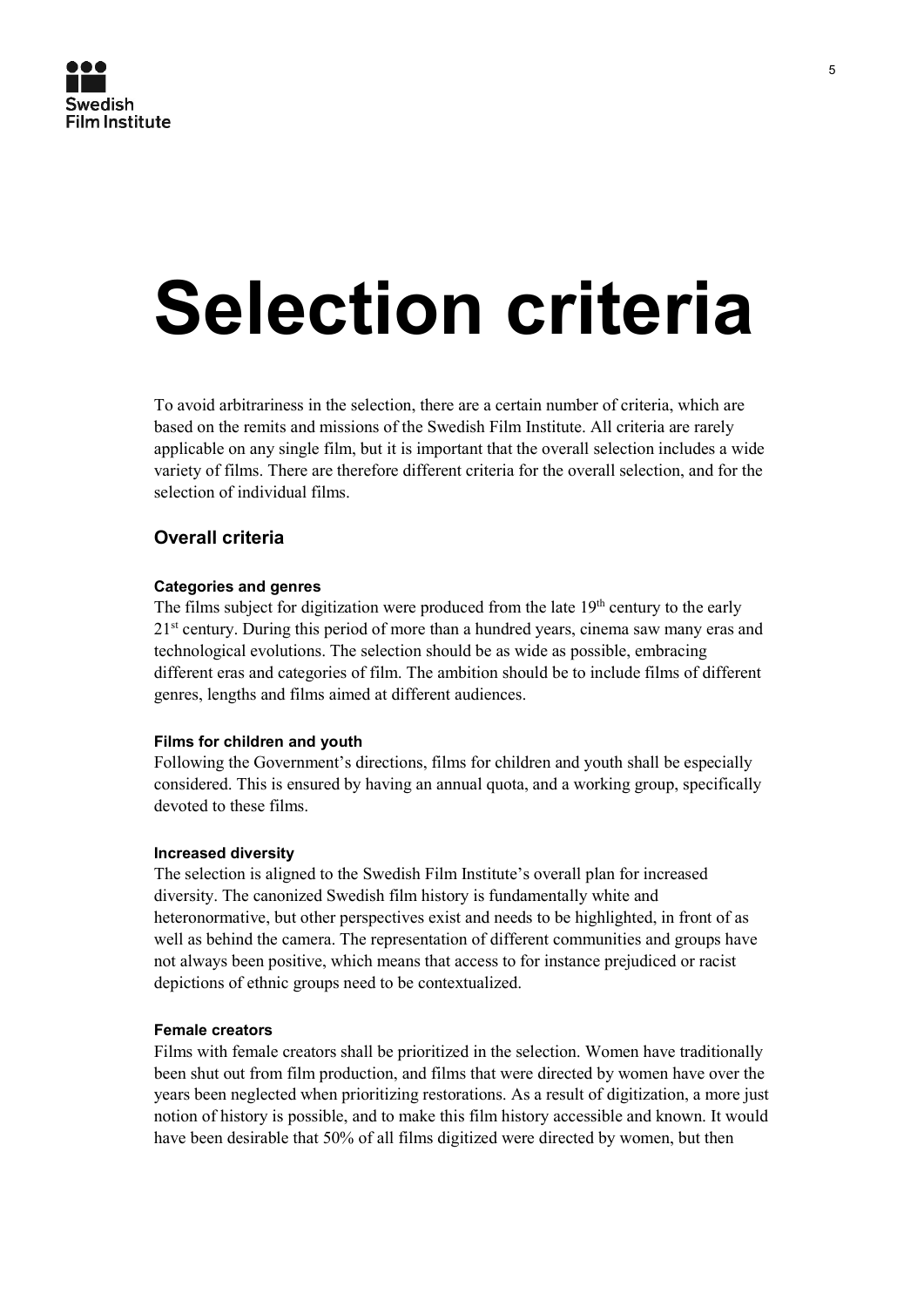

unfortunately not many films would be digitized. Prior to the 1960's, only 3% of Swedish films were directed by women; for instance in the 1950's, only two feature-length films had a female director. Since then the ratio has increased, but for the entire period 1910- 2015 only 12% of feature-lengths film were directed by women.

#### Rights holders

All rights holders are to be treated the same way. SF Studios is by far the biggest rights holder to Swedish heritage films. Apart from films they produced themselves, they have over the years also acquired catalogues of other producers, such as Europa Film and Tre Vänner. SF Studios will therefore hold the rights to many of the films digitized by the Swedish Film Institute, which requires a close collaboration between the Swedish Film Institute and SF Studios. This collaboration however cannot result in neglecting requests from other rights holders.

#### Criteria for individual titles

#### Contemporary relevance and potential for dissemination

Since the selection of films primarily aims to provide access, The Swedish Film Institute should take into consideration the expected requests each film may have, and its contemporary relevance. Films are produced and received in a contemporary context, and films are thus embraced or rejected depending on current cultural and political context. As values, the relevance of a film is not static but evolves over time. Some films retain their relevance, but digitization also brings the opportunity to re-evaluate film history, and to highlight films and creators which were previously considered irrelevant.

Films in high demand by the general public and/or the industry should also be prioritized.

Regarding films requested by rights holders with release and distribution plans, see further in the section Requests from rights holders and distributors.

#### Condition of source and reference elements

Before a film is selected for digitization, the Swedish Film Institute shall first confirm that appropriate source and reference elements are available. If this is not the case, research must be done to locate these before the film can be selected. Some consideration when prioritizing should also be taken for films to which lendable analogue prints has not existed, and which therefore previously have not been available outside the premises of the Swedish Film Institute.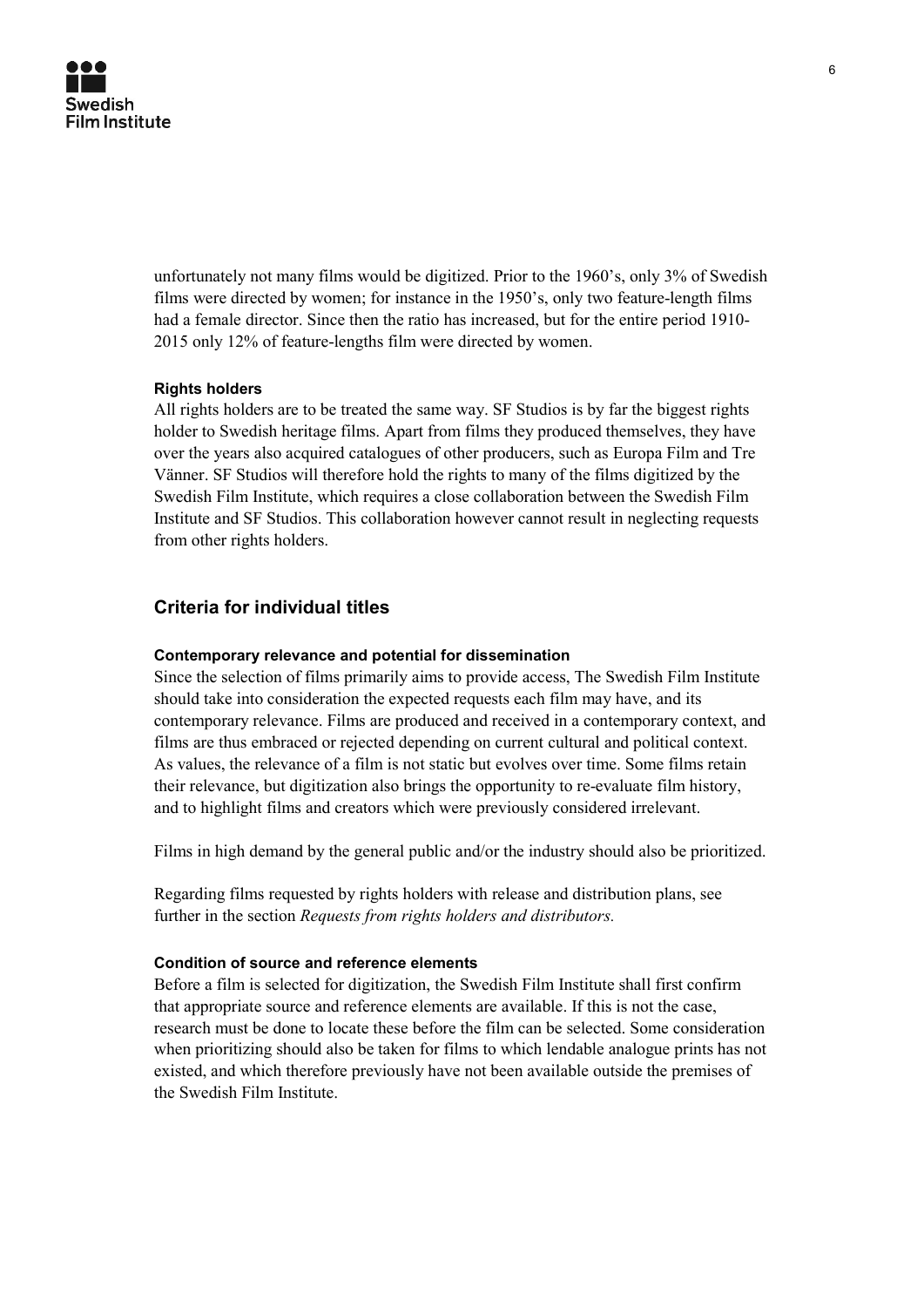### Swedish **Film Institute**

#### Current availability

Films which are currently made easily available (in correct versions) for the general public, by for instance VoD providers, should not be prioritized to the same extent as films which are more difficult to access.

#### Rights situation

Before a film is suggested for inclusion in the annual selection for digitization, a preliminary study to establish the current rights situation should be conducted. For films where the rights situation is unclear, a more thorough investigation should be carried out in order to establish a rights holder. Films with confirmed rights holders but where underlying rights (mainly literary sources) have expired are currently not to be selected for digitization, since these films are blocked as neither the rights holders nor any entity can authorize screenings.

Orphan works can be included in the selection, as they – since the implementation of a EU directive in Swedish legislation 2014 – can be made available on-line. In order to declare a film orphan, a due diligent search must be undertaken first.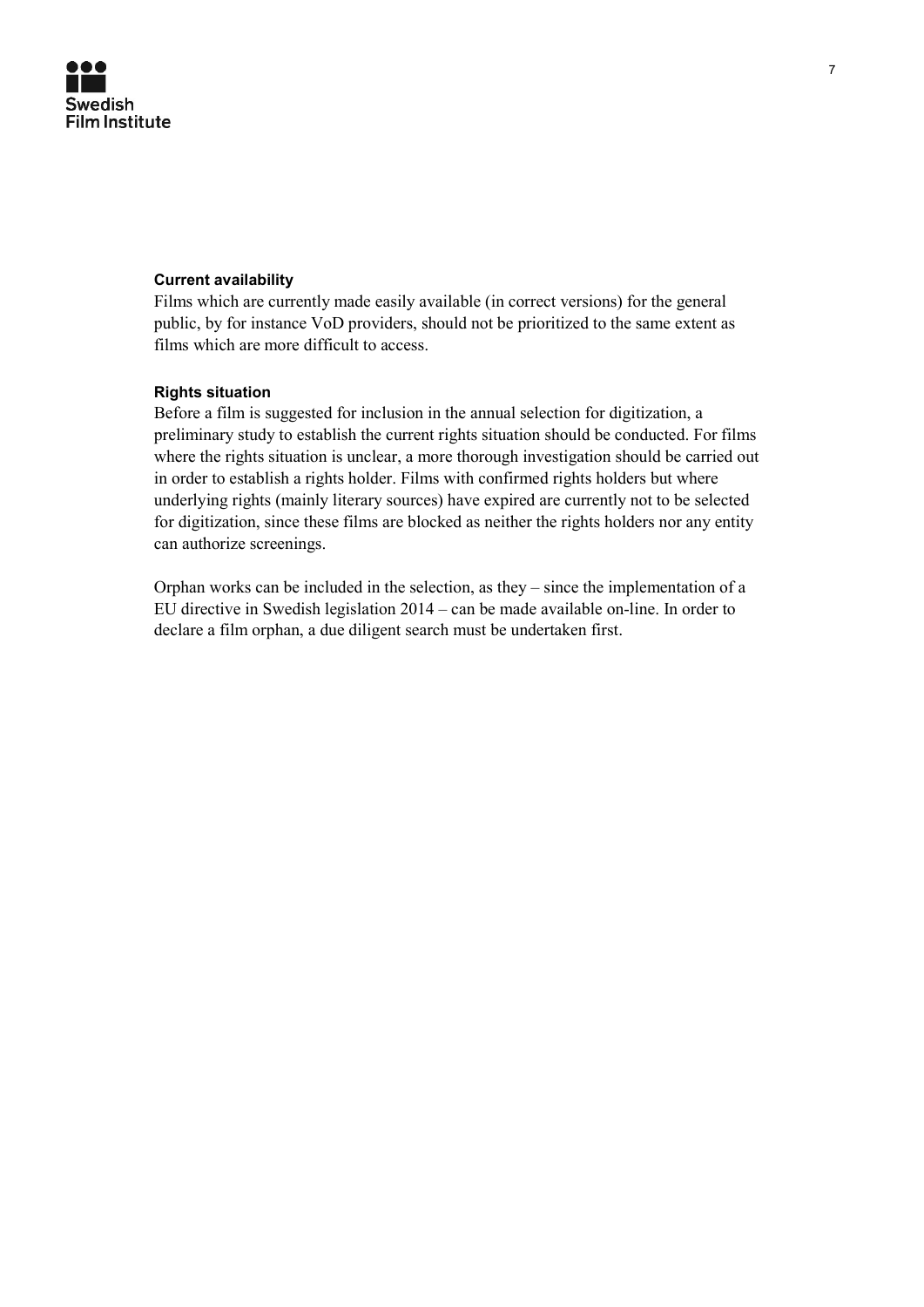

# Selection process

The annual selection of films to be digitized is formally taken by the Swedish Film Institute's Head of the Film Heritage department, in consultation with the department's Heads of unit. The Head of the department and the Heads of unit are also in charge of the work carried out by the nine working groups, responsible for different criteria and aspects of the selection. The Head of the unit Access to Film Heritage is responsible for the documentation and co-ordination of the selection process.

An annual agenda of the process is listed in appendix 2.

#### Criteria for individual titles

There are no set quotas for the selection. The quotas are established year by year, and takes into consideration what has overall been digitized so far, and if any specific technological aspects exist which will influence the coming year's quotas. Before making the annual plan, consideration shall also be taken to digitization made by others, and the total amount of digitized Swedish heritage films available in high resolution.

#### Quotas and working groups, films selected on basis of titles

- 1. Silent films
	- Feature-length and short films. Fiction and non-fiction.
- 2. Feature-length fiction films 1930-59
- 3. Feature-length fiction films 1960-79
- 4. Feature-length fiction films 1980-2010
- 5. Non-fiction films Feature-length and short films; including news-reels and home movies. Sound films exclusively.
- 6. Short films Fiction, experimental and advertising films. Short non-fiction and films for children and youth are covered by other quotas. Sound films exclusively.
- 7. Films for children and youth Feature-length and short films. Sound films exclusively.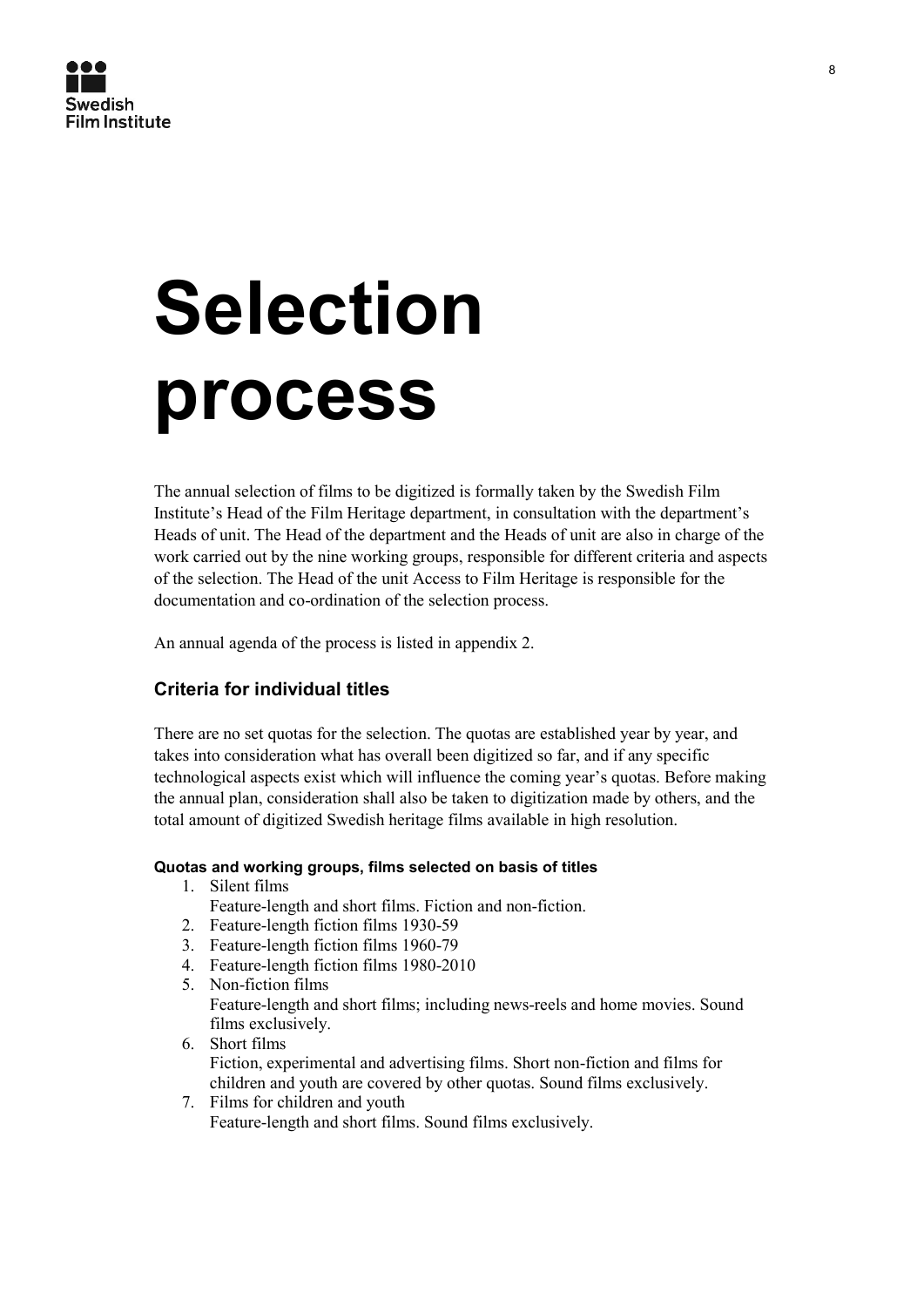

#### Quotas and working groups, films selected on basis of elements

- 8. Digitization for preservation purposes due to condition of the element
- 9. Creation of DCPs using digital tapes or files as source element

#### Working groups

The annual selection is based on proposals from the working groups. Each working group gives an account for its list of suggestions, and after a presentation and discussion with the selection committee in its entirety, an annual digitization plan for the coming year is preliminary adopted in June and formally adopted in December (see the agenda in appendix 2). Decisions made within each working group should preferably be taken unanimously or after voting. If disagreement still prevails, the convenor of the working group will forward the decision to the Head of the Film Heritage Department and the Heads of unit.

Each working group should consist of three or five people, to enable decisions by vote if necessary to take place. Each working group should also consult external expertise. Every working group has a screening day at least once a year to watch prints from the collections in the cinema. Films chosen for reference screenings should primarily be films which are not available on DVD, or on VoD services or other platforms. Members of each working group are expected to see relevant films for the selection process also on other occasions, individually or together with the other members of the group.

Each working group are to work on two documents – one list of suggestions for the coming year and one larger pre-selection list from which the annual list of suggestion is drawn. Before submitting the proposal for the coming year to the selection committee, the working group should ensure that source and reference elements exist for every film, and that no film has any legal uncertainty which could prevent its dissemination. A clear argument in relation to the criteria should also be made for each individual film. The list should also include back-up films, in the case a proposed film needs to be taken off the list due to unforeseen physical or legal factors. The same scrutiny applies to the back-up films. The working group should also indicate a recommended level of digitization (see appendix 1).

The work done by each group shall be documented according to a set criteria of protocol.

#### Participation in working groups

Members of the working groups shall have specific knowledge of Swedish film heritage, which is important in order to ensure that the selection is taken according to the given criteria. Participation in the selection committee shall be approved by each member's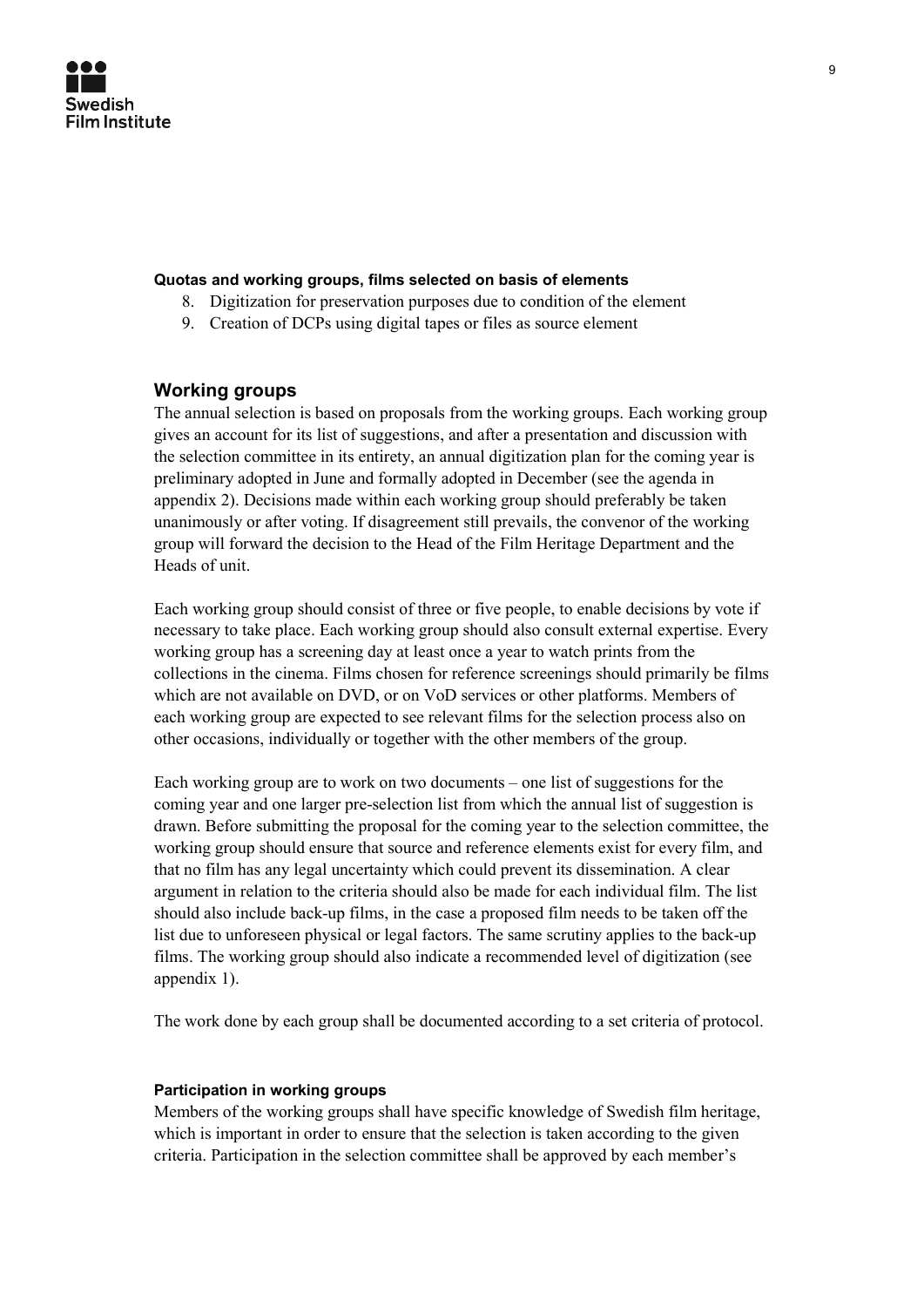

superior, and it is required that the individual member's regular tasks are of such a nature that participation in the selection committee can be done within the existing positions and working hours.

In order to participate in a working group, it is mandatory to be present at meetings and screening days. Each working group is to divide certain tasks between its members, and the convenor of the working group is to appoint someone responsible for checking availability of source and reference elements; someone making a preliminary assessment of the rights situation; someone ensuring that the work of the group is documented according to preset criteria, and someone in charge of consulting external expertise.

Members in the working groups are listed in appendix 3.

#### Common meetings

Twice a year (in June and December), everyone involved in the selection meets to discuss when each working group presents its selection for the following year. The selection of each film made by the working groups are not to be questioned by everyone, but a general discussion will help balance the overall selection and provide more nuanced argumentation for the selection of certain individual titles. The selection committee in its entirety also meets do discuss issues of policy and principal nature, if necessary.

#### External advisory committee

The Swedish Film Institute also consults with an external advisory committee, which includes representatives from National Library of Sweden, the Department of Media Studies of Stockholm University, The Swedish Association of Film Critics, the Swedish Federation of Film Societies, Swedish Film & TV Producers Association, [Society of independent filmmakers and the Swedish Directors Guild]. The external advisory committee is consulted once a year before the annual plan is adopted, to give its overall opinion on the selection. The committee is not to suggest individual titles for inclusion in the annual plan.

#### Requests from rights holders and distributors

Requests from external entities may influence the selection, if the external party can present a plan for the dissemination of the requested film(s). The plans shall be considered by the working group to which the requested film belongs. Credible external requests can only be rejected if they fail to comply with the set selection criteria, or if its dissemination cannot be guaranteed (see section *Access*, below), or if satisfactory source and reference elements cannot be located. External requests are received twice a year (see agenda in appendix 2).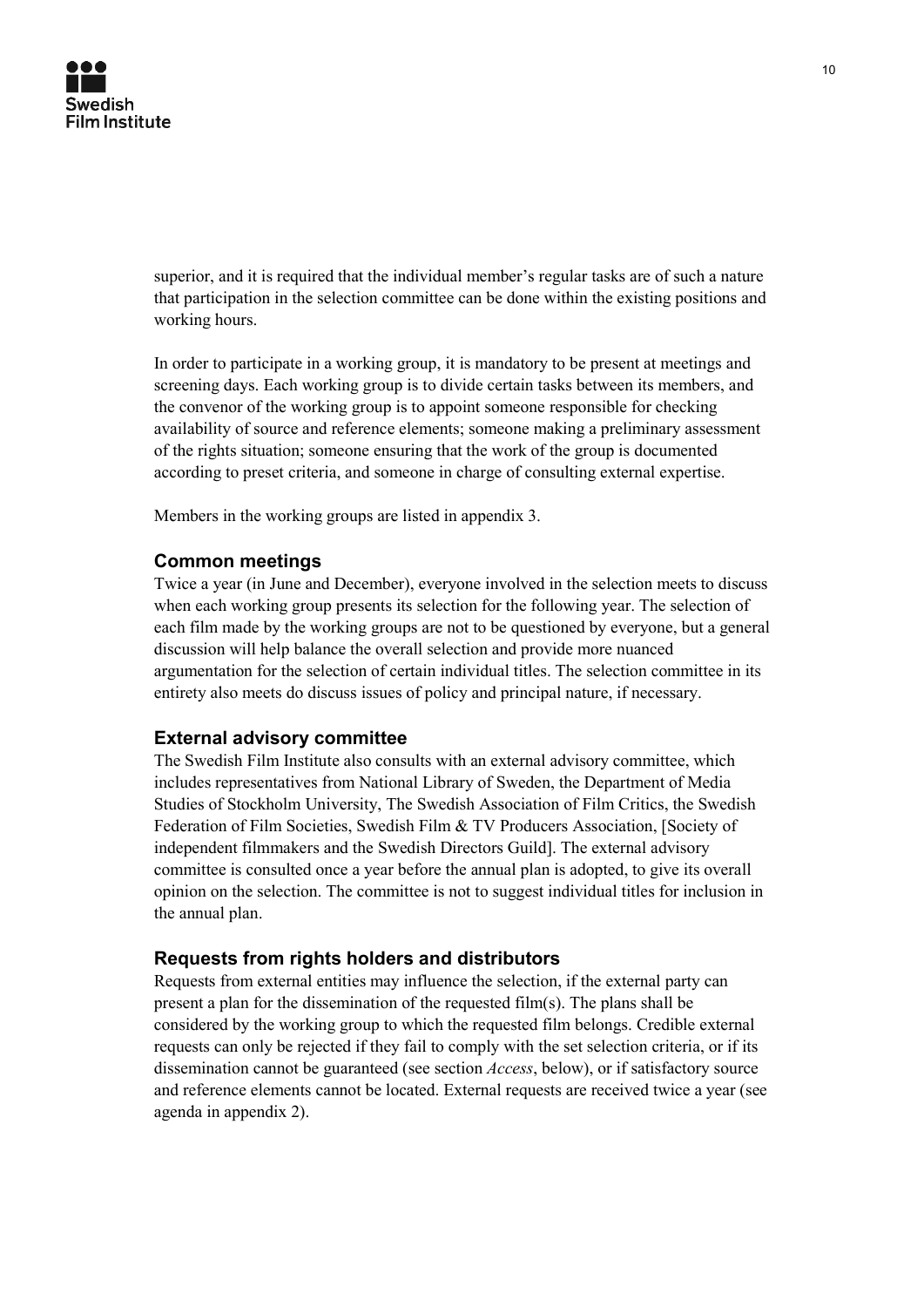

### Access

The films which are being digitized by the Swedish Film Institute shall be made available to the general public. The availability shall be lasting and not be limited to individual screenings or short-term releases. Access can be provided in different ways:

- 1. Domestic theatrical distribution
- 2. Research at Kungliga biblioteket [the National Library]
- 3. Free-of-charge consultation in the Swedish Film Institute's Library
- 4. Physical home entertainment release (DVD/Bluray)
- 5. T-VOD/S-VOD
- 6. SvT Play/Öppet arkiv [free streaming services provided by Swedish television, the national broadcasting corporation]
- 7. Filmarkivet.se or any other free streaming service for the general public
- 8. Streaming services to libraries, or for research and educational purposes
- 9. Exhibitions

Limited access can also be taken into account; for instance, presentations at major film festivals or significant archival screenings. Preferably such an event should be combined with a more lasting dissemination.

A basic level of access to digitized films is that they have domestic theatrical distribution, are available for research at the National Library, and can be seen free-of-charge in the Swedish Film Institute's Library (1-3, above). Theatrical release must not be hampered by unreasonable license fees or a complex booking procedure. Films should preferably also be available via VOD services or through some other digital platform.

Singular screenings or short-term availability do not warrant a film to be digitized. If a wider access cannot be guaranteed, the Swedish Film Institute may choose to put the digitization on hold until a wider access is guaranteed.

In order to accept requests from rights holders, the basic level of access is not sufficient. A rights holder has the possibility to make a film accessible to an extent which the Swedish Film Institute cannot. Therefore, apart from the basic level of 1-3, several of the points 4-9 must also be fulfilled, in order for an external request to be included for digitization.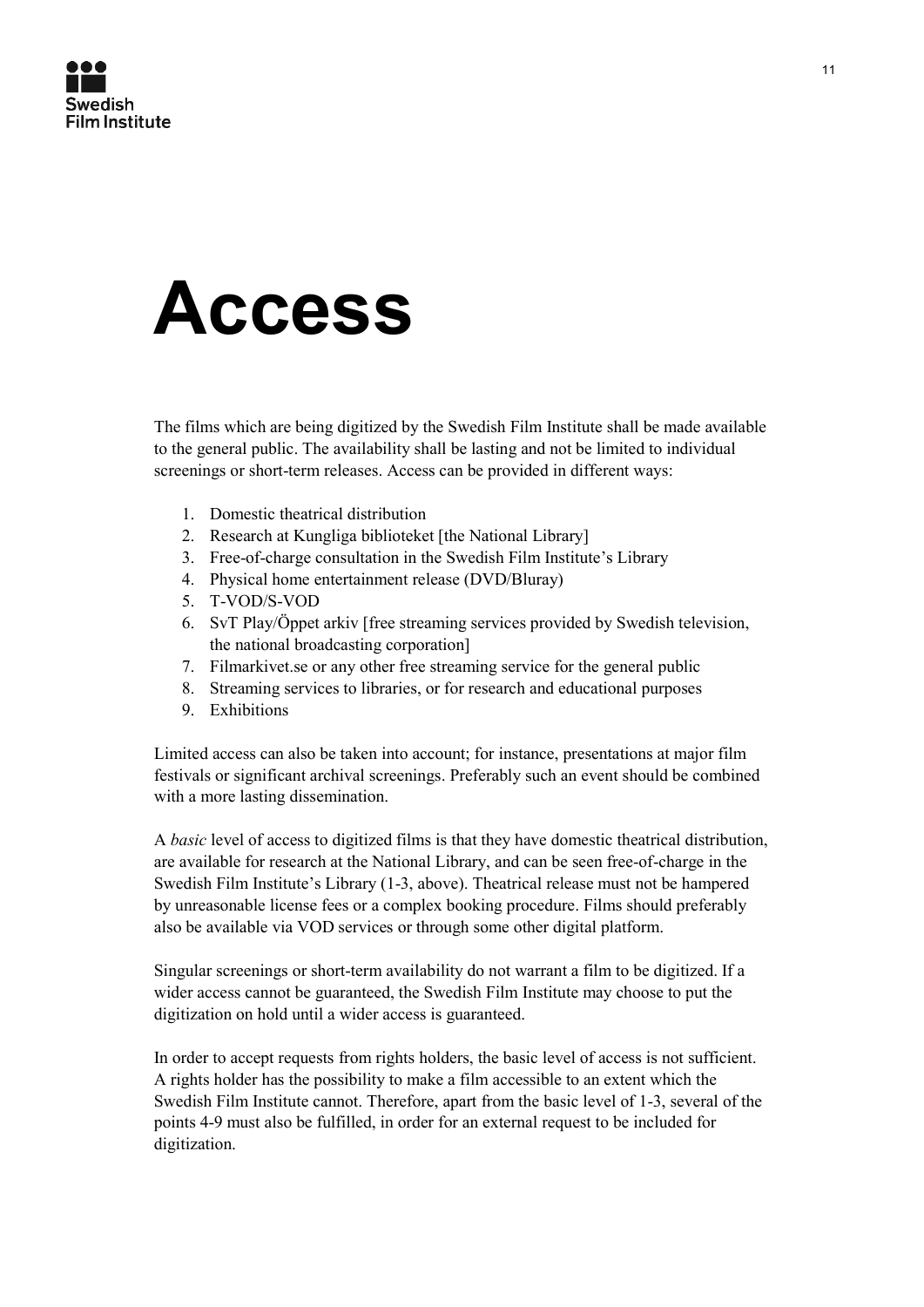

Digitization upon requests from rights holders results in a possibility for the Swedish Film Institute to ensure a god accessibility to film heritage, and a possibility for rights holders to commercially exploit their films. The rights holder must also ensure that the films are available to the general public for a duration of time. International sales and presentations is an advantage.

#### Agreements with rights holders

The Swedish Film Institute shall actively encourage rights holders, publishers, providers of VOD services and others to use the digital elements created by the Swedish Film Institute. Agreements with rights holders are signed before the first film of a rights holder is being digitized. If an agreement already exist, only updated lists of films are issued for signing. The agreement stipulates that the films are made available, and that the rights holder may have access to the digital elements created.

The Swedish Film Institute shall actively try to ensure that DCPs of the digitized films shall be theatrical distributed, either by the Swedish Film Institute, the rights holder or by a third party. All films should also be available for international screenings, after rights clearance with the rights holder in the territory in question.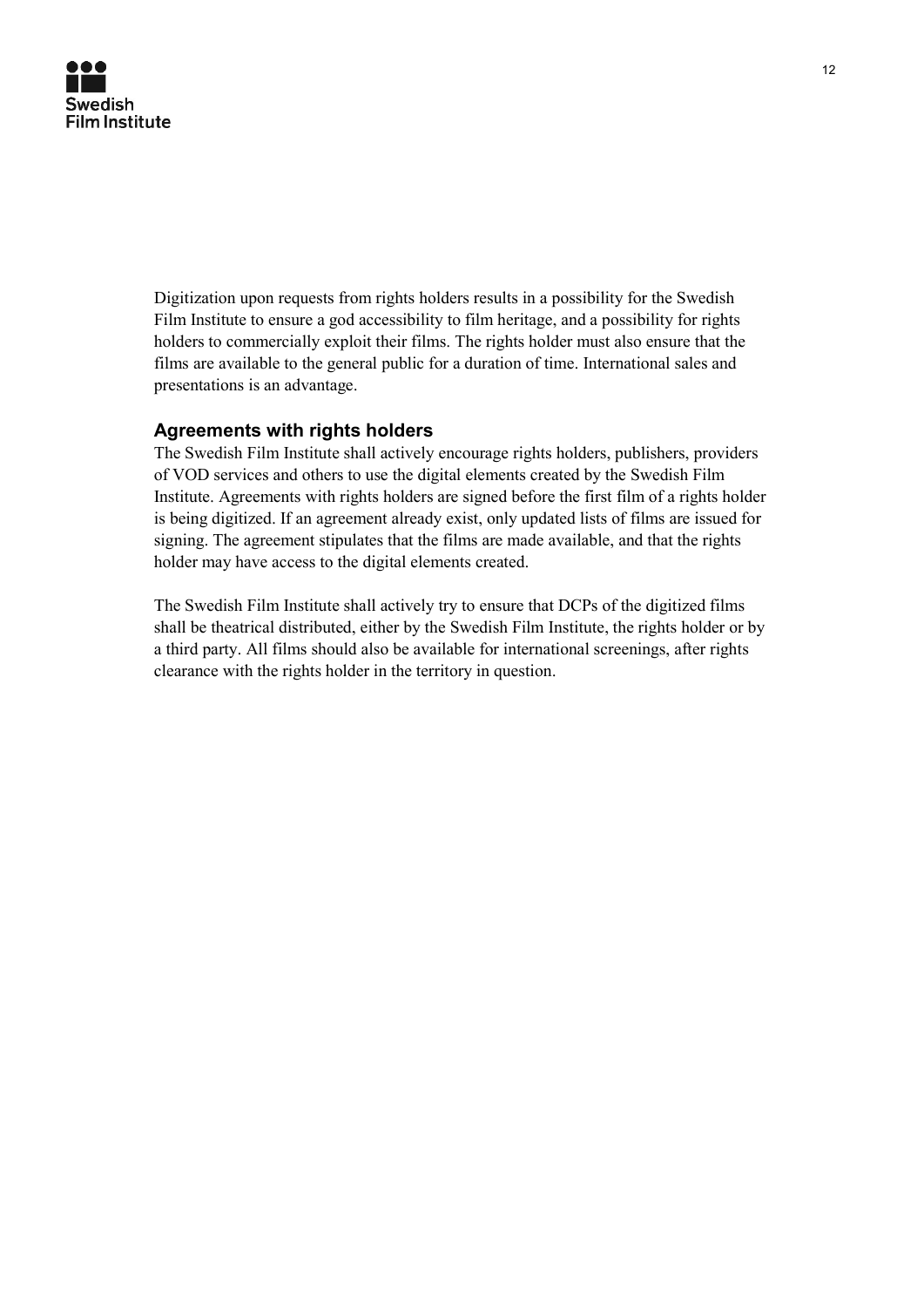

# Appendix 1 – levels of digitization

There are five levels of digitization:

#### Digital adjustment

A Swedish film may already be digitized by another archive or by a private entity, but not existing in a theatrical screening format. Rather than re-digitizing the film, already existing digital elements shall be deposited with the Swedish Film Institute and then adjusted for theatrical screening.

#### **Digitization**

The long-term analogue preservation of a film may be endangered, for instance by the onset of deterioration of the elements. Even though the film in question does not meet the basic access requirements, the element is digitized and then digitally archived, so that the film can be restored at some point in the future. This could include for instance nitrate or magnetic sound elements.

#### Digital copy

Less time and resources are spent on removal of defects, sound sync etc, compared to the restoration levels described below. Films subject to this lower level of treatment are those where the source element is of such bad quality that a higher level of restoration would not be possible without investing a disproportionate amount of time and resources. Often this is the case when the source and reference element are one and the same.

#### Digital restoration

The most frequent level, and the entire work-flow of digitization is based upon this level.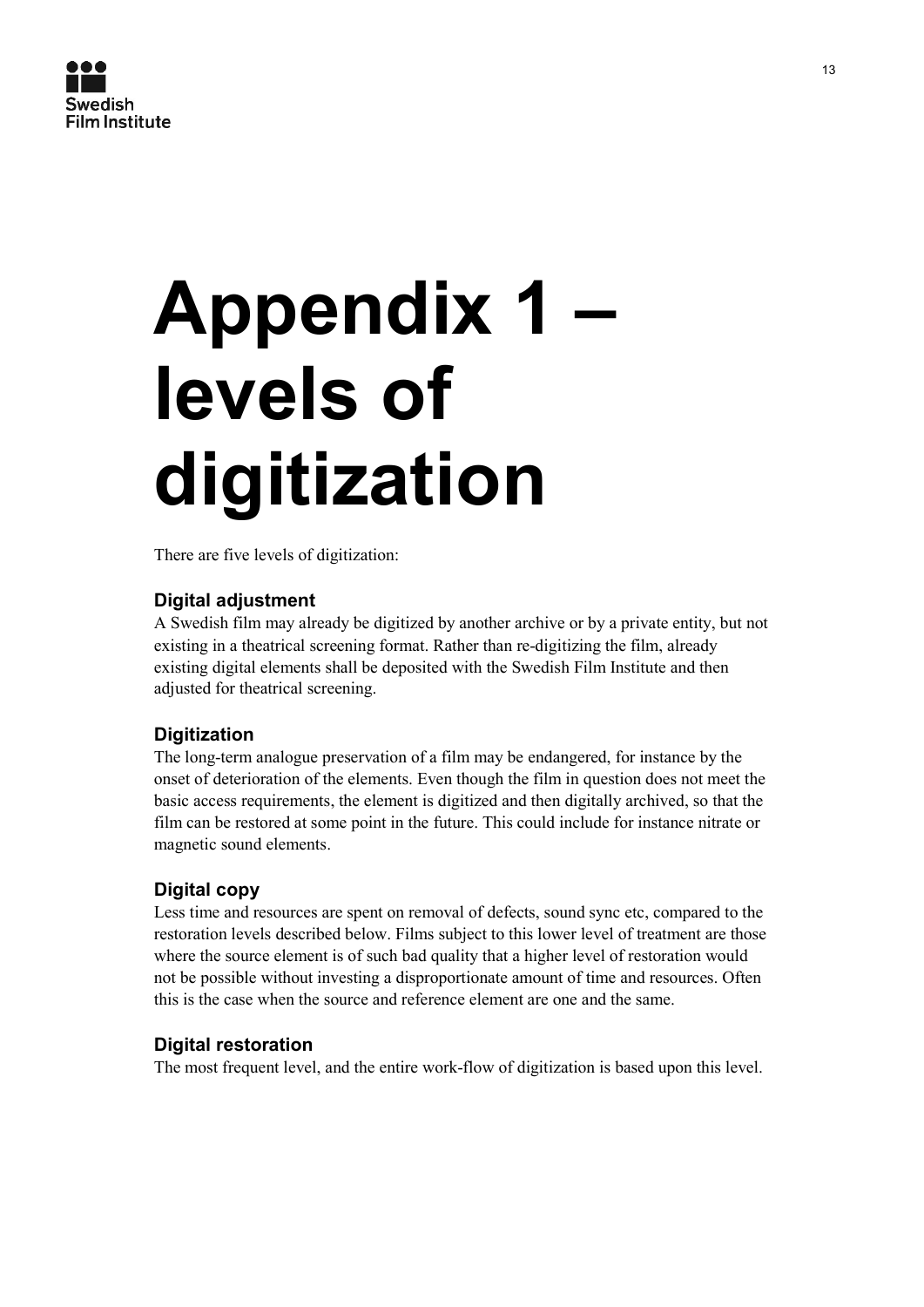

#### Full digital restoration

For various reasons, additional time and resources are invested in a few select films in the annual plan. The amount of additional time and resources spent depends on the condition of the source elements.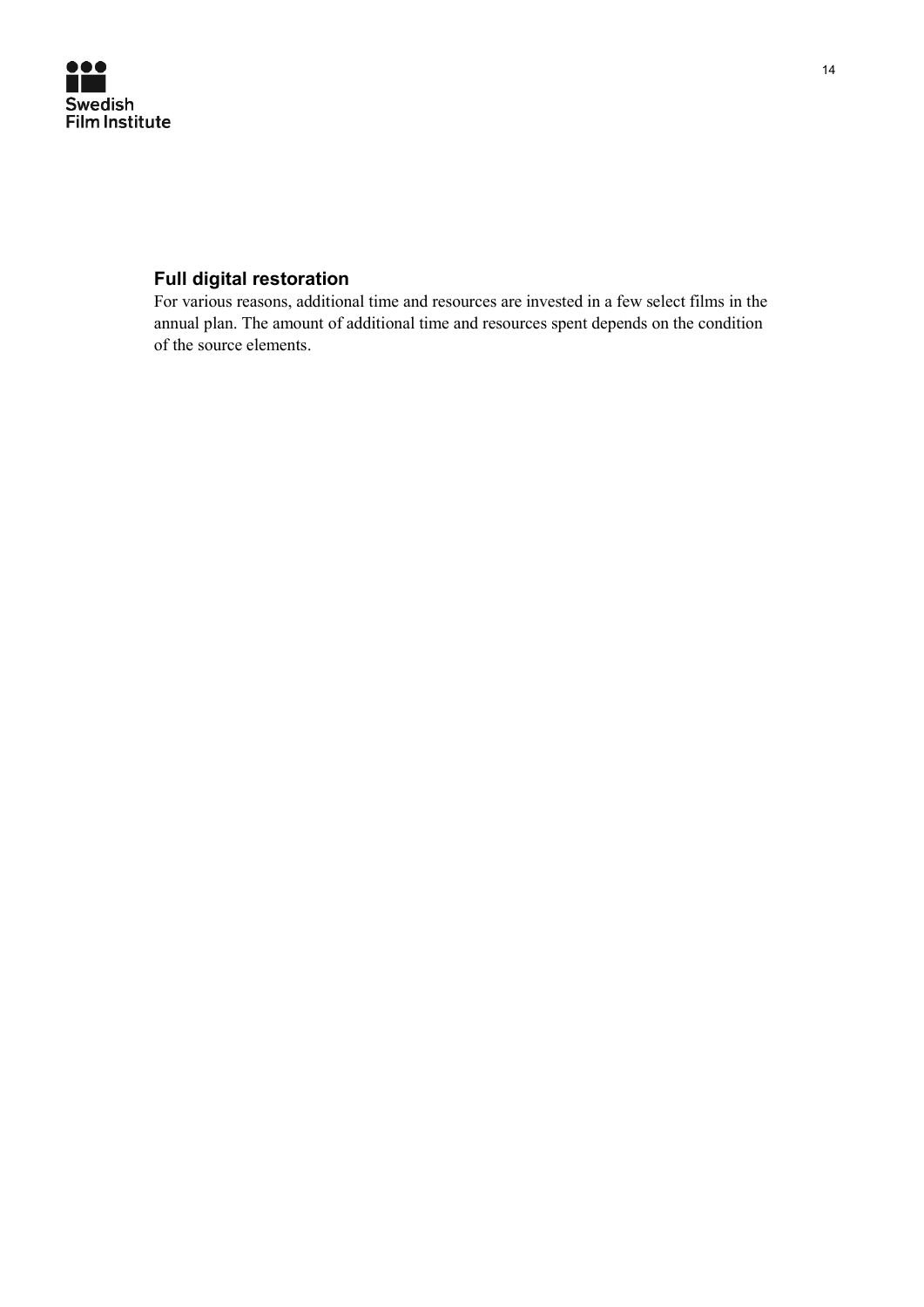

### Appendix 2 – annual agenda

#### Selection

- Dead-line external requests, round 1 (April)
- Allocations of quotas (May)
- Confirmation of elements and rights (June September)
- Dead-line external requests, round 2 (August)
- Selection committee presentations (September)
- Meeting with external advisory committee (September)
- Formal adoption of annual plan (October)
- Feed-back to external requests (October)